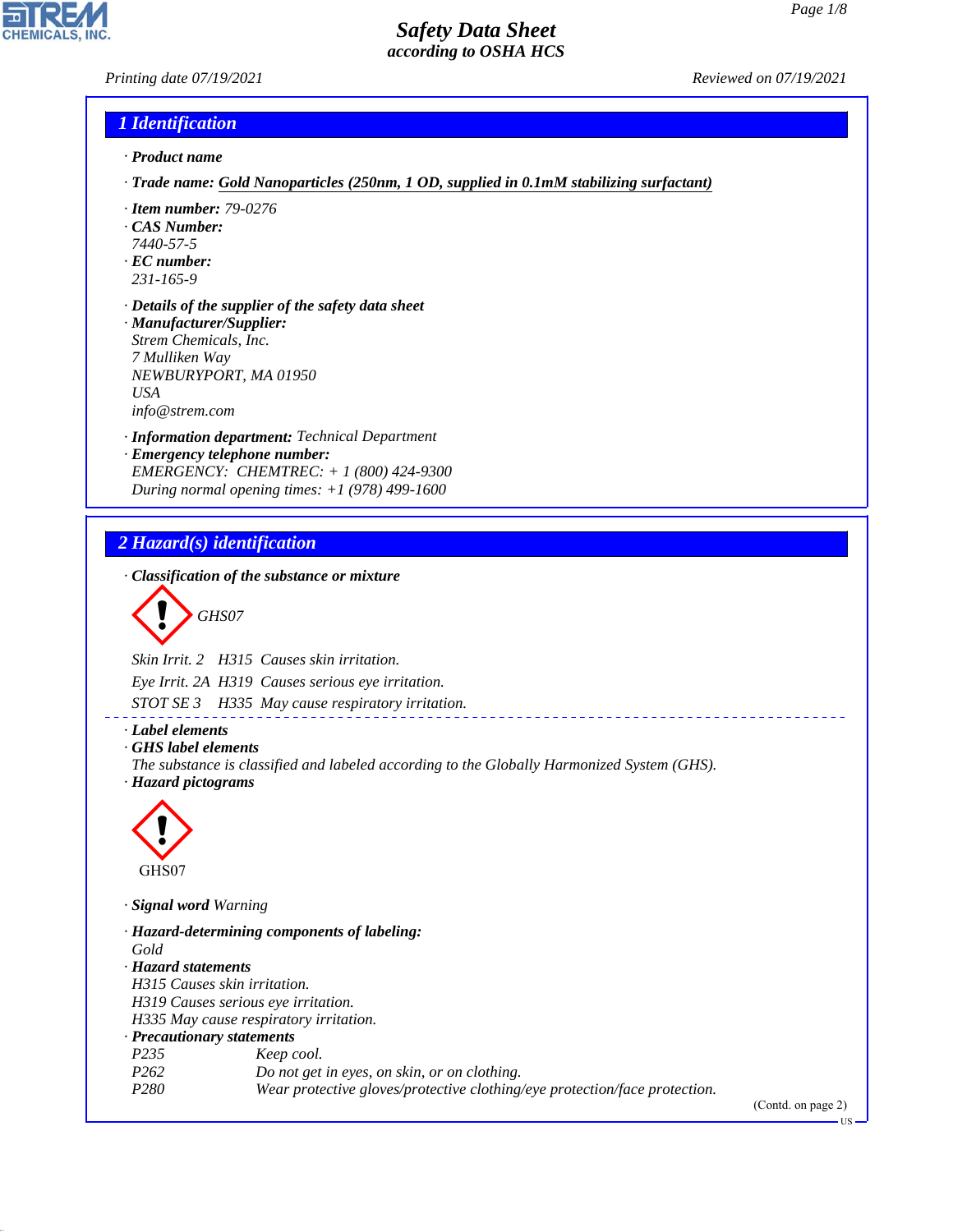*Printing date 07/19/2021 Reviewed on 07/19/2021*



#### *3 Composition/information on ingredients*

- *· Chemical characterization: Substances*
- *· CAS No. Description 7440-57-5 Gold*
- *· Identification number(s)*
- *· EC number: 231-165-9*

### *4 First-aid measures*

- *· Description of first aid measures*
- *· After inhalation: In case of unconsciousness place patient stably in side position for transportation.*
- *· After skin contact: Immediately wash with water and soap and rinse thoroughly.*
- *· After eye contact: Rinse opened eye for several minutes under running water. If symptoms persist, consult a doctor.*
- *· After swallowing: If symptoms persist consult doctor.*
- *· Information for doctor:*
- *· Most important symptoms and effects, both acute and delayed No further relevant information available.*
- *· Indication of any immediate medical attention and special treatment needed No further relevant information available.*

### *5 Fire-fighting measures*

*· Extinguishing media*

44.1.1

- *· Suitable extinguishing agents: Use fire fighting measures that suit the environment.*
- *· Special hazards arising from the substance or mixture No further relevant information available.*

(Contd. on page 3)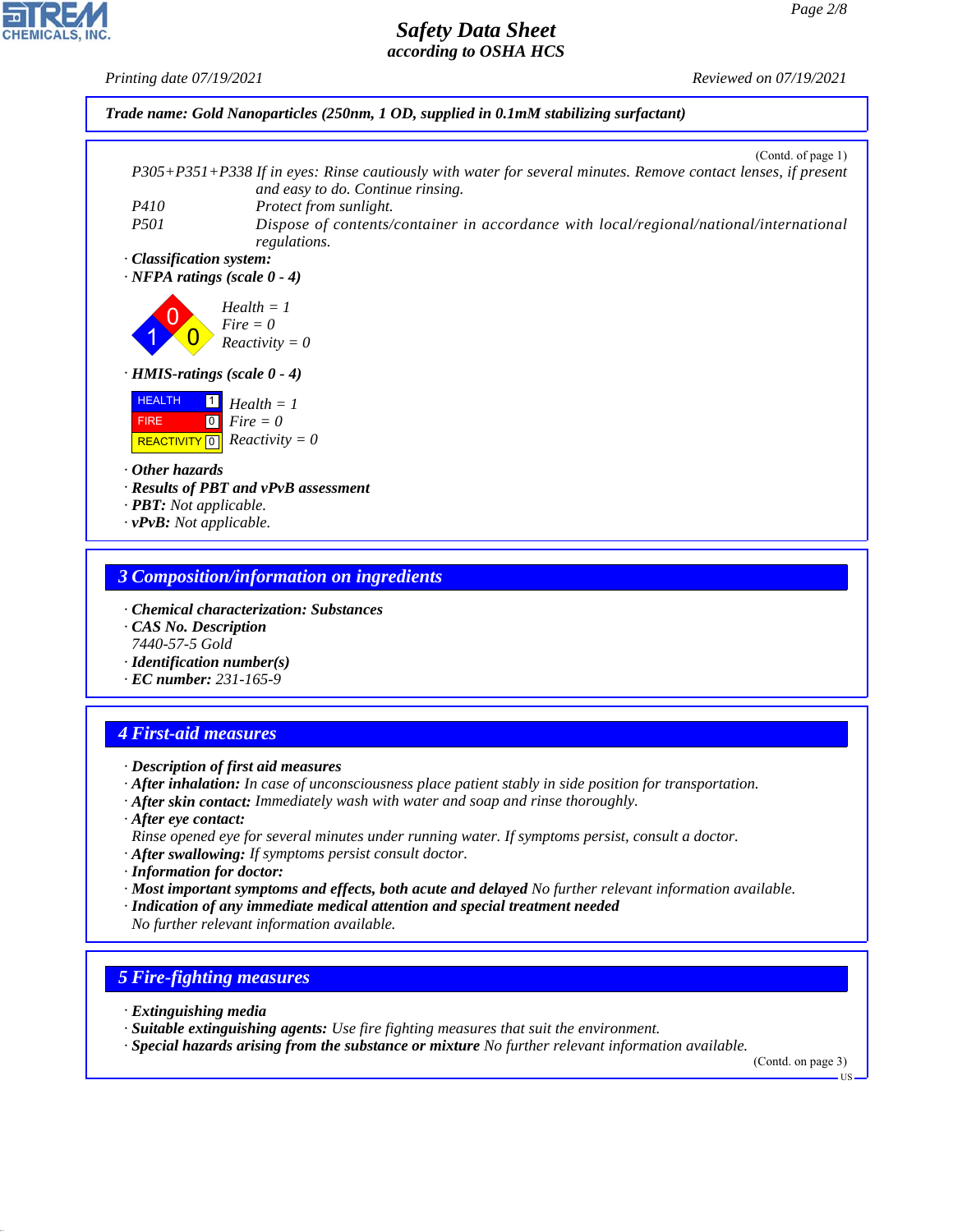(Contd. of page 2)

## *Safety Data Sheet according to OSHA HCS*

*Printing date 07/19/2021 Reviewed on 07/19/2021*

*Trade name: Gold Nanoparticles (250nm, 1 OD, supplied in 0.1mM stabilizing surfactant)*

*· Advice for firefighters*

*· Protective equipment: No special measures required.*

#### *6 Accidental release measures*

- *· Personal precautions, protective equipment and emergency procedures Not required.*
- *· Environmental precautions: No special measures required.*
- *· Methods and material for containment and cleaning up:*
- *Absorb with liquid-binding material (sand, diatomite, acid binders, universal binders, sawdust). Dispose contaminated material as waste according to item 13. Ensure adequate ventilation.*
- *· Reference to other sections*
- *See Section 7 for information on safe handling. See Section 8 for information on personal protection equipment. See Section 13 for disposal information.*
- *· Protective Action Criteria for Chemicals*

*· PAC-1:*

*0.46 mg/m3*

*· PAC-2:*

*· PAC-3:*

*30 mg/m3*

*5.1 mg/m3*

### *7 Handling and storage*

*· Handling:*

- *· Precautions for safe handling No special precautions are necessary if used correctly.*
- *· Information about protection against explosions and fires: No special measures required.*
- *· Conditions for safe storage, including any incompatibilities*
- *· Storage:*
- *Keep cool.*
- *Protect from sunlight.*
- *· Requirements to be met by storerooms and receptacles: No special requirements.*
- *· Information about storage in one common storage facility: Not required.*
- *· Further information about storage conditions: Keep receptacle tightly sealed.*
- *· Recommended storage temperature: Store at temperatures not exceeding 4 °C. Keep cool.*
- *· Specific end use(s) No further relevant information available.*

### *8 Exposure controls/personal protection*

*· Additional information about design of technical systems: No further data; see item 7.*

*· Control parameters*

- *· Components with limit values that require monitoring at the workplace: Not required.*
- *· Additional information: The lists that were valid during the creation were used as basis.*

*· Exposure controls*

44.1.1

- *· Personal protective equipment:*
- *· General protective and hygienic measures: Keep away from foodstuffs, beverages and feed.*

(Contd. on page 4)

US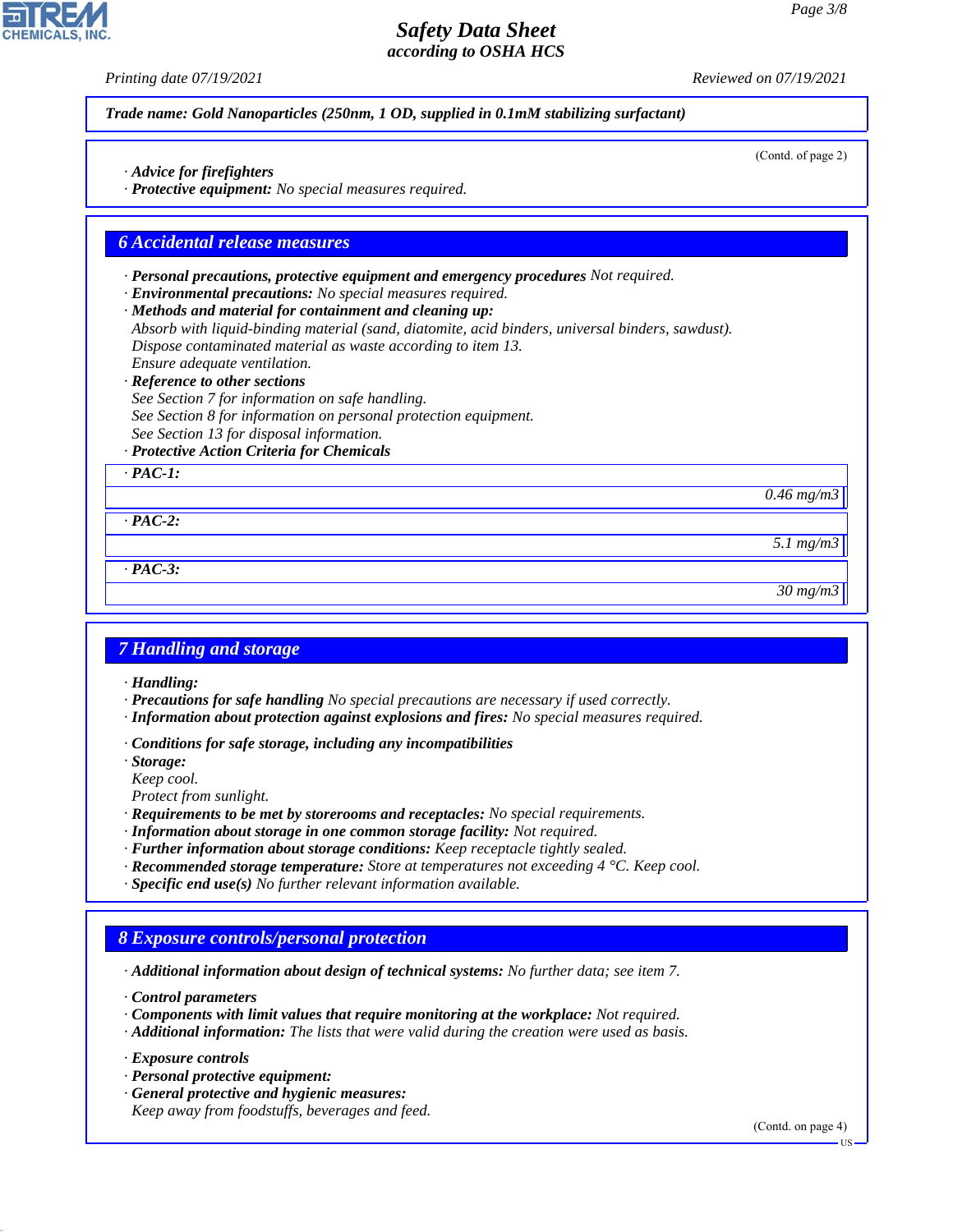*Printing date 07/19/2021 Reviewed on 07/19/2021*

*Trade name: Gold Nanoparticles (250nm, 1 OD, supplied in 0.1mM stabilizing surfactant)*

|                                                                                                                                                                 | (Contd. of page 3)                                                                                                  |
|-----------------------------------------------------------------------------------------------------------------------------------------------------------------|---------------------------------------------------------------------------------------------------------------------|
| Immediately remove all soiled and contaminated clothing.<br>Wash hands before breaks and at the end of work.                                                    |                                                                                                                     |
| Avoid contact with the eyes and skin.                                                                                                                           |                                                                                                                     |
|                                                                                                                                                                 | · Breathing equipment: A NIOSH approved respirator in accordance with 29 CFR 1910.134.                              |
| · Protection of hands:                                                                                                                                          |                                                                                                                     |
|                                                                                                                                                                 |                                                                                                                     |
| Protective gloves                                                                                                                                               |                                                                                                                     |
|                                                                                                                                                                 | The glove material has to be impermeable and resistant to the product/ the substance/ the preparation.              |
| chemical mixture.                                                                                                                                               | Due to missing tests no recommendation to the glove material can be given for the product/the preparation/the       |
|                                                                                                                                                                 | Selection of the glove material on consideration of the penetration times, rates of diffusion and the degradation   |
| · Material of gloves                                                                                                                                            |                                                                                                                     |
| varies from manufacturer to manufacturer.                                                                                                                       | The selection of the suitable gloves does not only depend on the material, but also on further marks of quality and |
| · Penetration time of glove material                                                                                                                            | The exact break through time has to be found out by the manufacturer of the protective gloves and has to be         |
| observed.                                                                                                                                                       |                                                                                                                     |
| $\cdot$ Eye protection:                                                                                                                                         |                                                                                                                     |
|                                                                                                                                                                 |                                                                                                                     |
| Tightly sealed goggles                                                                                                                                          |                                                                                                                     |
|                                                                                                                                                                 |                                                                                                                     |
|                                                                                                                                                                 |                                                                                                                     |
|                                                                                                                                                                 |                                                                                                                     |
| 9 Physical and chemical properties                                                                                                                              |                                                                                                                     |
| · Information on basic physical and chemical properties                                                                                                         |                                                                                                                     |
| <b>General Information</b><br>$\cdot$ Appearance:                                                                                                               |                                                                                                                     |
| Form:                                                                                                                                                           | Liquid                                                                                                              |
|                                                                                                                                                                 |                                                                                                                     |
| Color:                                                                                                                                                          | Pink                                                                                                                |
|                                                                                                                                                                 | <b>Odorless</b>                                                                                                     |
|                                                                                                                                                                 | Not determined.                                                                                                     |
|                                                                                                                                                                 | Not determined.                                                                                                     |
|                                                                                                                                                                 |                                                                                                                     |
| <b>Melting point/Melting range:</b>                                                                                                                             | 1.064 °C (34 °F)                                                                                                    |
| <b>Boiling point/Boiling range:</b>                                                                                                                             | 2.067 °C (36 °F)                                                                                                    |
|                                                                                                                                                                 | Not applicable.                                                                                                     |
|                                                                                                                                                                 | Not determined.                                                                                                     |
|                                                                                                                                                                 |                                                                                                                     |
| <b>Decomposition temperature:</b>                                                                                                                               | Not determined.                                                                                                     |
|                                                                                                                                                                 | Not determined.                                                                                                     |
| $\cdot$ pH-value:<br>· Flammability (solid, gaseous):<br>· Danger of explosion:                                                                                 | Product does not present an explosion hazard.                                                                       |
| $\cdot$ Odor:<br>· Odor threshold:<br>$\cdot$ Change in condition<br>· Flash point:<br>· Ignition temperature:<br>$\cdot$ Auto igniting:<br>· Explosion limits: |                                                                                                                     |
| Lower:                                                                                                                                                          | Not determined.                                                                                                     |
|                                                                                                                                                                 | (Contd. on page 5)<br><b>US</b>                                                                                     |



44.1.1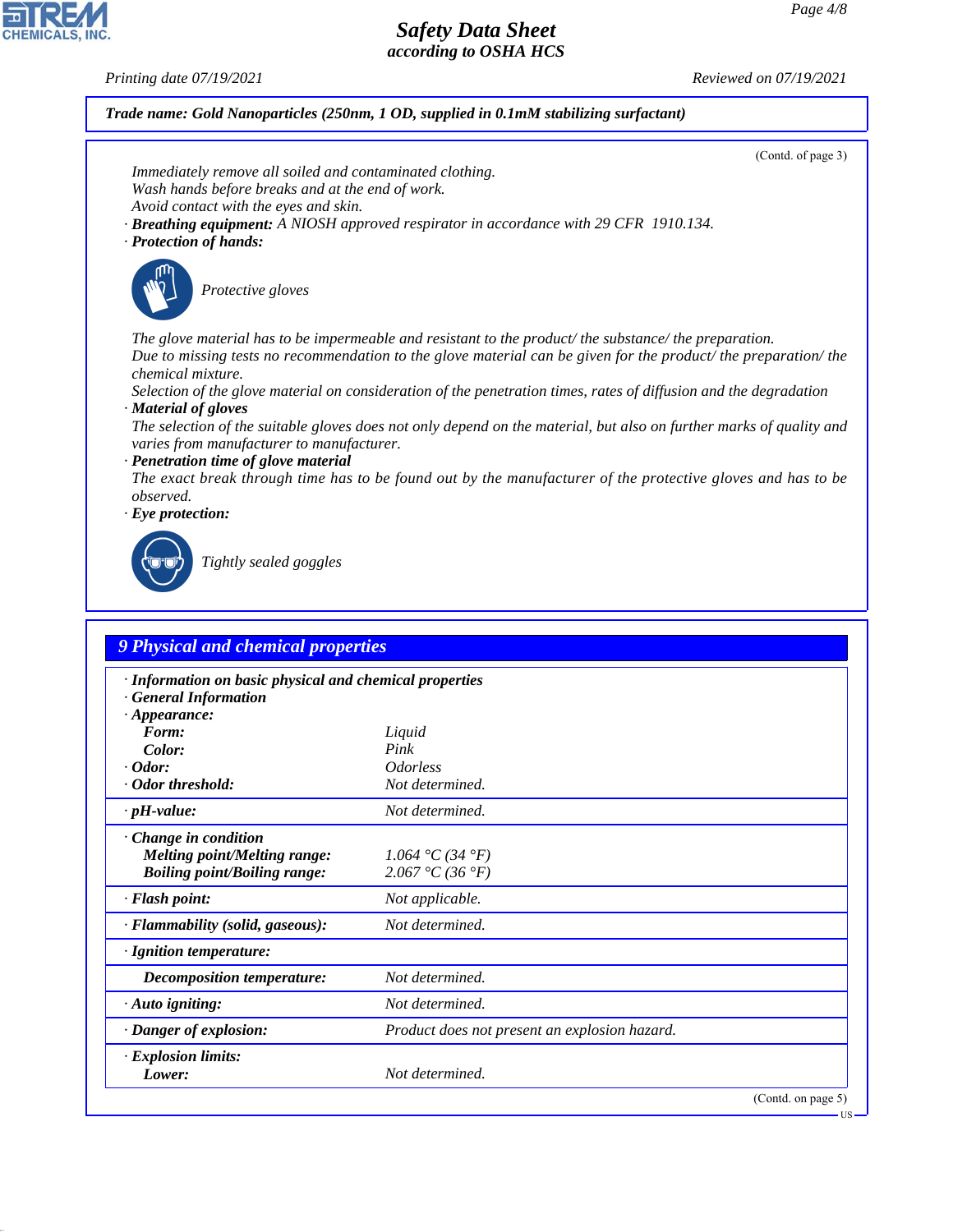*Printing date 07/19/2021 Reviewed on 07/19/2021*

#### *Trade name: Gold Nanoparticles (250nm, 1 OD, supplied in 0.1mM stabilizing surfactant)*

|                                                            | (Contd. of page 4)                         |  |
|------------------------------------------------------------|--------------------------------------------|--|
| <b>Upper:</b>                                              | Not determined.                            |  |
| · Vapor pressure:                                          | Not determined.                            |  |
| $\cdot$ Density at 20 $\cdot$ C (68 $\cdot$ F):            | 19.3 g/cm <sup>3</sup> (161.0585 lbs/gal)  |  |
| $\cdot$ Relative density                                   | Not determined.                            |  |
| · Vapor density                                            | Not determined.                            |  |
| $\cdot$ Evaporation rate                                   | Not determined.                            |  |
| · Solubility in / Miscibility with                         |                                            |  |
| Water:                                                     | Not miscible or difficult to mix.          |  |
| · Partition coefficient (n-octanol/water): Not determined. |                                            |  |
| · Viscosity:                                               |                                            |  |
| Dynamic:                                                   | Not determined.                            |  |
| Kinematic:                                                 | Not determined.                            |  |
| · Solvent content:                                         |                                            |  |
| Organic solvents:                                          | $0.0\%$                                    |  |
| <b>VOC</b> content:                                        | 0.0 g/l / 0.00 lb/gl                       |  |
| $·$ Other information                                      | No further relevant information available. |  |

#### *10 Stability and reactivity*

*· Reactivity No further relevant information available.*

- *· Chemical stability*
- *· Thermal decomposition / conditions to be avoided: No decomposition if used according to specifications.*
- *· Possibility of hazardous reactions No dangerous reactions known.*
- *· Conditions to avoid No further relevant information available.*
- *· Incompatible materials: No further relevant information available.*
- *· Hazardous decomposition products: No dangerous decomposition products known.*

# *11 Toxicological information*

- *· Information on toxicological effects*
- *· Acute toxicity:*
- *· Primary irritant effect:*
- *· on the skin: Irritant to skin and mucous membranes.*
- *· on the eye: Irritating effect.*
- *· Sensitization: No sensitizing effects known.*
- *· Additional toxicological information:*

### *· Carcinogenic categories*

*· IARC (International Agency for Research on Cancer)*

*Substance is not listed.*

## *· NTP (National Toxicology Program)*

*Substance is not listed.*

#### *· OSHA-Ca (Occupational Safety & Health Administration)*

*Substance is not listed.*

44.1.1

(Contd. on page 6)

US

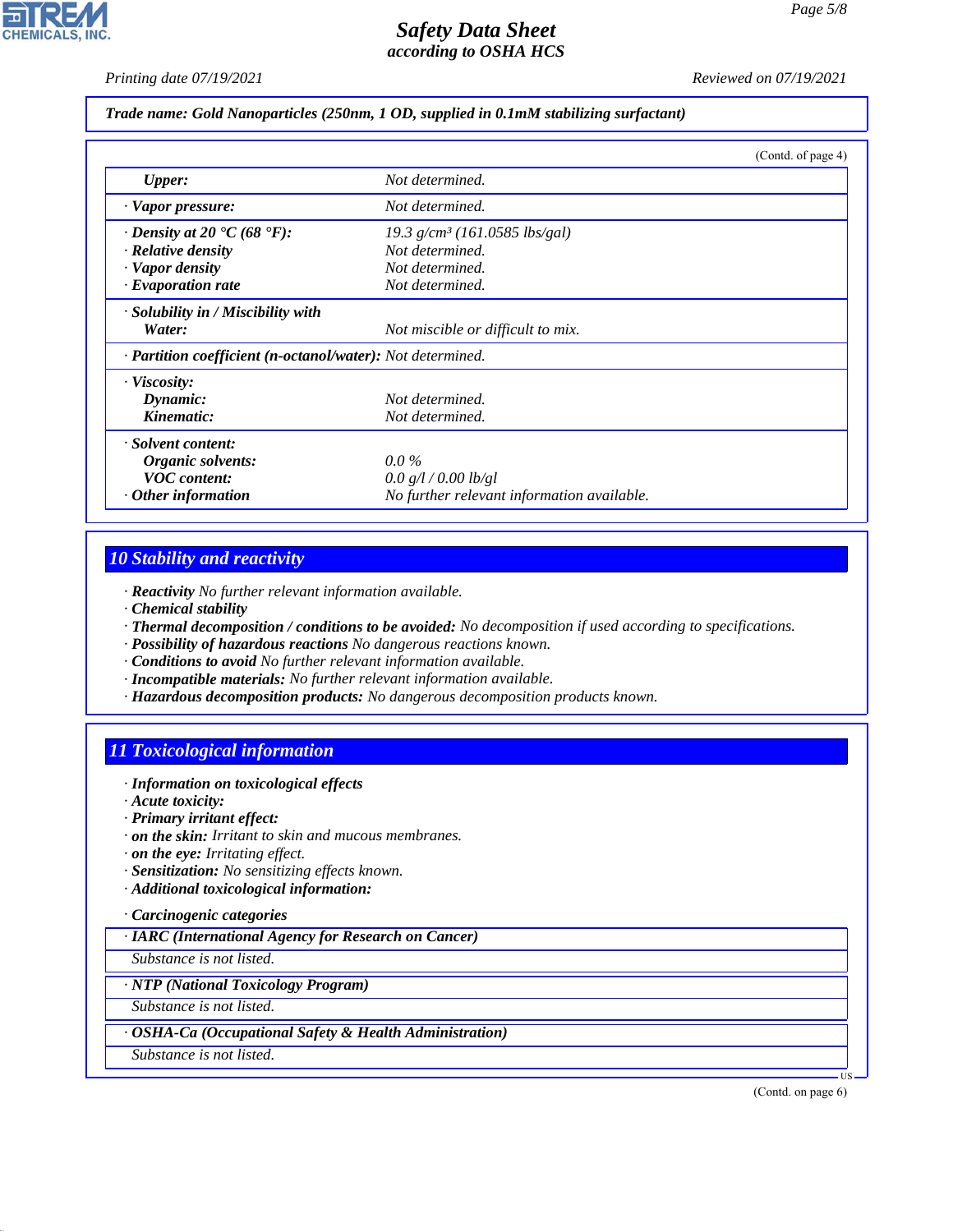**CHEMICALS, INC** 

*Printing date 07/19/2021 Reviewed on 07/19/2021*

#### *Trade name: Gold Nanoparticles (250nm, 1 OD, supplied in 0.1mM stabilizing surfactant)*

(Contd. of page 5)

#### *12 Ecological information*

- *· Toxicity*
- *· Aquatic toxicity: No further relevant information available.*
- *· Persistence and degradability No further relevant information available.*
- *· Behavior in environmental systems:*
- *· Bioaccumulative potential No further relevant information available.*
- *· Mobility in soil No further relevant information available.*
- *· Additional ecological information:*
- *· General notes: Not known to be hazardous to water.*
- *· Results of PBT and vPvB assessment*
- *· PBT: Not applicable.*
- *· vPvB: Not applicable.*
- *· Other adverse effects No further relevant information available.*

#### *13 Disposal considerations*

*· Waste treatment methods*

*· Recommendation:*

44.1.1

*Must not be disposed of together with household garbage. Do not allow product to reach sewage system.*

- *· Uncleaned packagings:*
- *· Recommendation: Disposal must be made according to official regulations.*

| <b>14 Transport information</b>                                                     |                 |
|-------------------------------------------------------------------------------------|-----------------|
| $\cdot$ UN-Number<br>· DOT, ADN, IMDG, IATA                                         | not regulated   |
| $\cdot$ UN proper shipping name<br>· DOT, ADN, IMDG, IATA                           | not regulated   |
| · Transport hazard class(es)                                                        |                 |
| · DOT, ADN, IMDG, IATA<br>· Class                                                   | not regulated   |
| · Packing group<br>· DOT, IMDG, IATA                                                | not regulated   |
| · Environmental hazards:<br>· Marine pollutant:                                     | No              |
| Special precautions for user                                                        | Not applicable. |
| · Transport in bulk according to Annex II of<br><b>MARPOL73/78 and the IBC Code</b> | Not applicable. |
| · UN "Model Regulation":                                                            | not regulated   |

(Contd. on page 7)

US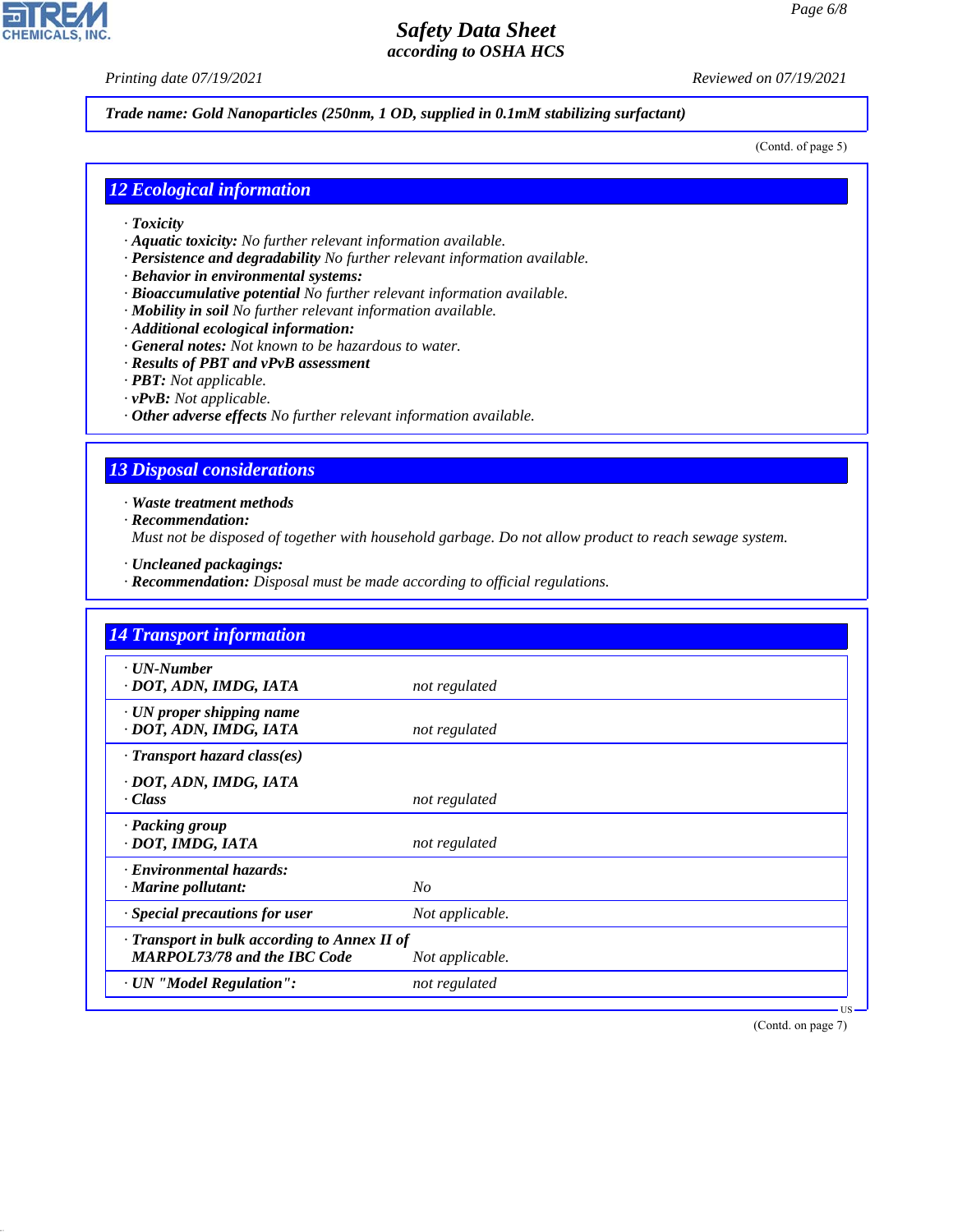*Printing date 07/19/2021 Reviewed on 07/19/2021*

**CHEMICALS.** 

*Trade name: Gold Nanoparticles (250nm, 1 OD, supplied in 0.1mM stabilizing surfactant)*

(Contd. of page 6)

### *15 Regulatory information*

*· Safety, health and environmental regulations/legislation specific for the substance or mixture · Sara*

*· Section 355 (extremely hazardous substances):*

*Substance is not listed.*

*· Section 313 (Specific toxic chemical listings):*

*Substance is not listed.*

*· TSCA (Toxic Substances Control Act):*

*Substance is listed.*

*· Proposition 65*

*· Chemicals known to cause cancer:*

*Substance is not listed.*

*· Chemicals known to cause reproductive toxicity for females:*

*Substance is not listed.*

*· Chemicals known to cause reproductive toxicity for males:*

*Substance is not listed.*

*· Chemicals known to cause developmental toxicity:*

*Substance is not listed.*

*· Carcinogenic categories*

*· EPA (Environmental Protection Agency)*

*Substance is not listed.*

*· TLV (Threshold Limit Value established by ACGIH)*

*Substance is not listed.*

*· NIOSH-Ca (National Institute for Occupational Safety and Health)*

*Substance is not listed.*

*· GHS label elements*

*The substance is classified and labeled according to the Globally Harmonized System (GHS). · Hazard pictograms*



44.1.1

*· Signal word Warning*

|                                     | · Hazard-determining components of labeling:                               |
|-------------------------------------|----------------------------------------------------------------------------|
| Gold                                |                                                                            |
| · Hazard statements                 |                                                                            |
| H315 Causes skin irritation.        |                                                                            |
| H319 Causes serious eye irritation. |                                                                            |
|                                     | H335 May cause respiratory irritation.                                     |
| · Precautionary statements          |                                                                            |
| P <sub>235</sub>                    | Keep cool.                                                                 |
| P <sub>262</sub>                    | Do not get in eyes, on skin, or on clothing.                               |
| P280                                | Wear protective gloves/protective clothing/eye protection/face protection. |

(Contd. on page 8)

US